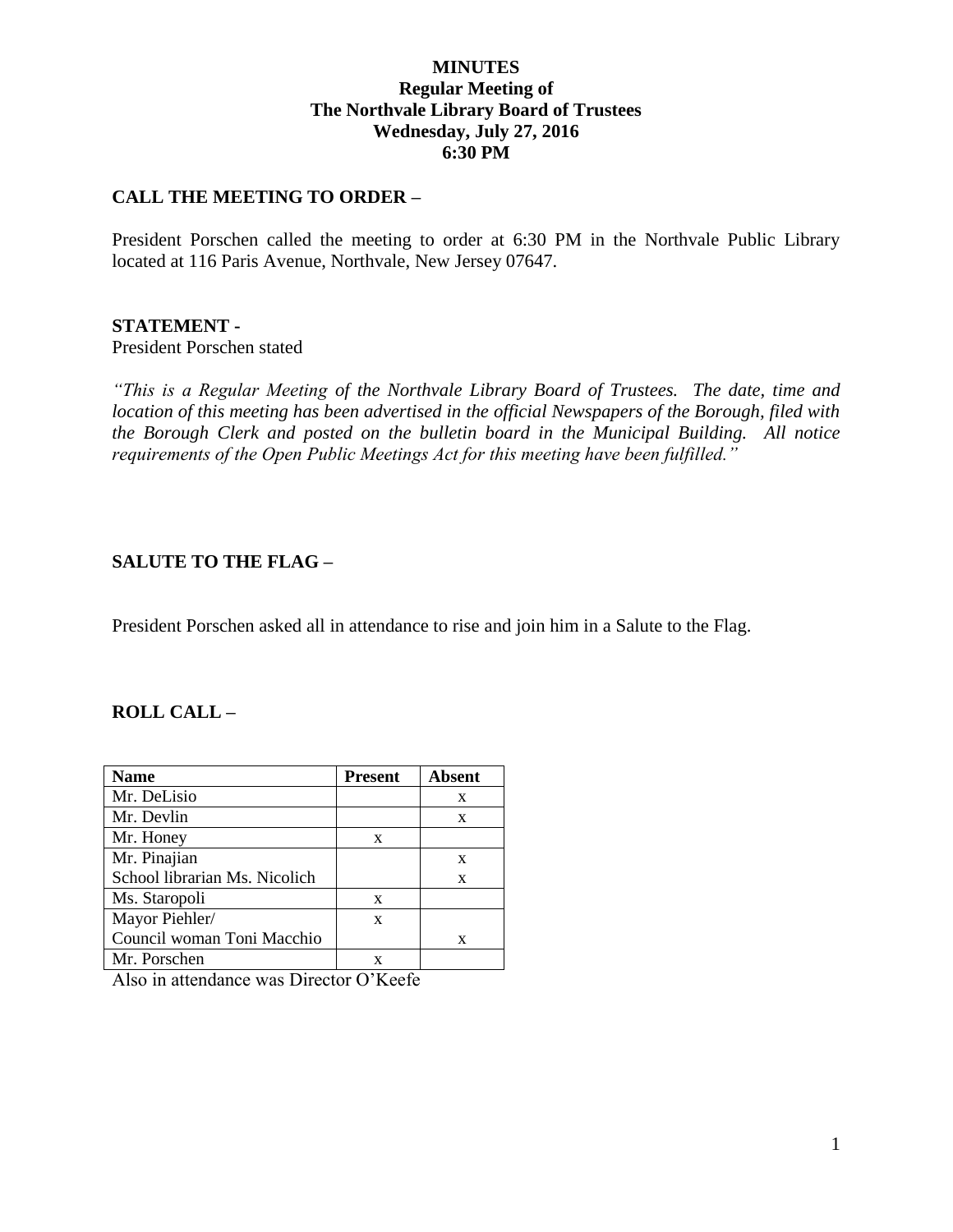#### **APPROVAL OF MINUTES**

Resolved to approve the minutes from the June 22, 2016 regular board meeting

The minutes were adopted on a roll call vote as follows:

| <b>Name</b>   | <b>ACTION</b> | <b>YES</b> | NO | <b>ABSENT</b> | <b>ABSTAIN</b> |
|---------------|---------------|------------|----|---------------|----------------|
| Mr. DeLisio   |               |            |    | X             |                |
| Mr. Devlin    |               |            |    | X             |                |
| Mr. Honey     | second        | X          |    |               |                |
| Mr. Pinajian  |               |            |    | X             |                |
| Ms. Nicolich  |               |            |    | X             |                |
| Ms. Staropoli | motion        | X          |    |               |                |
| Mayor Piehler |               | X          |    |               |                |
| Ms. Macchio   |               |            |    | X             |                |
| Mr. Porschen  |               | X          |    |               |                |

## **GENERAL DISCUSSION –**

The summer reading program is going very well.

Town day will be Sept  $24<sup>th</sup>$ : vendors will be  $2:00 - 6:00$ . The library will have a table set up.

## **Director's Report**

199 children and 56 adults have attended various children/teen programs this month The program that was cosponsored by the senior center "Gunner's View of WW II" had 35 attendees.

Future Adult Program Plans:

1. Senior Center Library Card Registration Thursday, September 8, 10:3011:30 am 2. "The Glenn Miller Band Music That Inspired the Troops," Tuesday, September 20, 10:30 am; cosponsoring with Senior Center; \$112.50 each

3. "Escape From Behind Enemy Lines," Thursday, November 3, 10:30 am; cosponsored w/ Sr. Center; \$112.50 each

4. Continuation of Book, Film and Cooking Clubs

Library Cards: we now have 1,200 patrons registered as of July 21, 2016. Up 28 cards since last month's report.

### Facility

1. Ceiling Fans installed

2. Air Conditioner: thank you to DPW for installing; electrical line had to be tweaked a couple of times; now operational.

3. Flip Tables & Chairs: on order; scheduled for delivery first week of August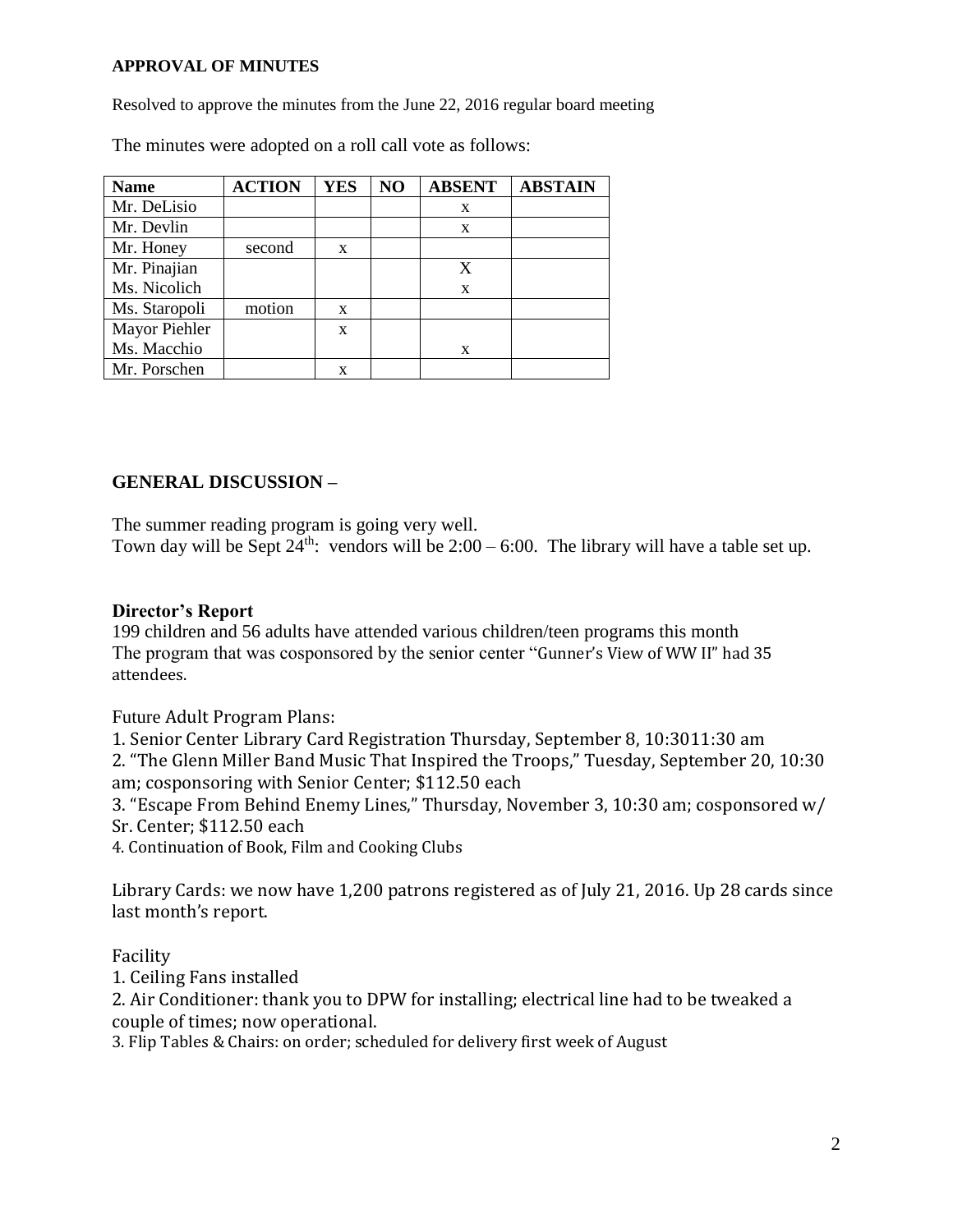## **Friends of the Library Report**

Cosponsoring with the library Yoga Mondays "Alfresco in August" starting August 1<sup>st</sup> starting at 5pm on the front lawn of the library.

### **Treasurer's Report**

Shirley from the bank is offering her services for financial programming at the library. The audit report came back. We are in compliance. There are some recommendations given.

## **ROLL CALL VOTES**

Resolved to approve the claims list for the month of July in the amount of \$11,364.14. This includes the purchase and installation of 5 ceiling fans.

| <b>Name</b>   | <b>ACTION</b> | <b>YES</b> | N <sub>O</sub> | <b>ABSENT</b> | <b>ABSTAIN</b> |
|---------------|---------------|------------|----------------|---------------|----------------|
| Mr. DeLisio   |               |            |                | X             |                |
| Mr. Devlin    |               |            |                | X             |                |
| Mr. Honey     |               | X          |                |               |                |
| Mr. Pinajian  |               |            |                | X             |                |
| Ms. Nicolich  |               |            |                | X             |                |
| Ms. Staropoli | motion        | X          |                |               |                |
| Mayor Piehler |               | X          |                |               |                |
| Ms. Macchio   |               |            |                | X             |                |
| Mr. Porschen  | second        | x          |                |               |                |

The resolution was adopted on a roll call vote as follows:

Resolved to approve the reimbursement for \$136.94 to Director O'Keefe for a rug and mileage.

The resolution was adopted on a roll call vote as follows:

| <b>Name</b>   | <b>ACTION</b> | <b>YES</b> | NO | <b>ABSENT</b> | <b>ABSTAIN</b> |
|---------------|---------------|------------|----|---------------|----------------|
| Mr. DeLisio   |               |            |    | X             |                |
| Mr. Devlin    |               |            |    | X             |                |
| Mr. Honey     |               | X          |    |               |                |
| Mr. Pinajian  |               |            |    | X             |                |
| Ms. Nicolich  |               |            |    | X             |                |
| Ms. Staropoli | motion        | X          |    |               |                |
| Mayor Piehler |               | X          |    |               |                |
| Ms. Macchio   |               |            |    | X             |                |
| Mr. Porschen  | second        | x          |    |               |                |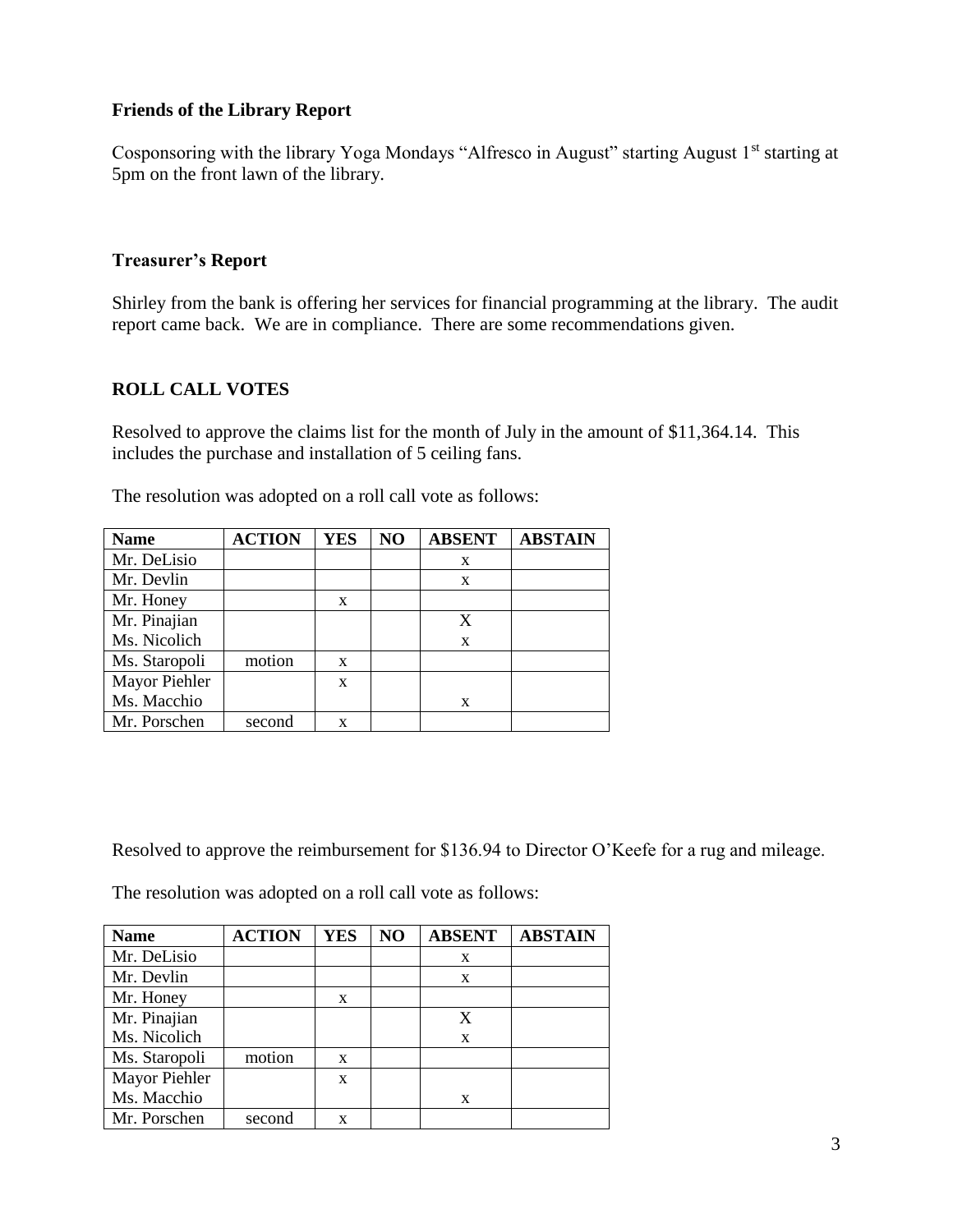Resolved to approve the replenishment of the petty cash for \$75

| <b>Name</b>   | <b>ACTION</b> | <b>YES</b> | NO | <b>ABSENT</b> | <b>ABSTAIN</b> |
|---------------|---------------|------------|----|---------------|----------------|
| Mr. DeLisio   |               |            |    | X             |                |
| Mr. Devlin    |               |            |    | X             |                |
| Mr. Honey     |               | X          |    |               |                |
| Mr. Pinajian  |               |            |    | X             |                |
| Ms. Nicolich  |               |            |    | X             |                |
| Ms. Staropoli | motion        | X          |    |               |                |
| Mayor Piehler |               | X          |    |               |                |
| Ms. Macchio   |               |            |    | X             |                |
| Mr. Porschen  | second        | X          |    |               |                |

The resolution was adopted on a roll call vote as follows:

Resolved to approve a salary increase for Michele Albanese to \$16.00 per hour as library assistant/book keeper.

The resolution was adopted on a roll call vote as follows:

| <b>Name</b>   | <b>ACTION</b> | <b>YES</b> | NO | <b>ABSENT</b> | <b>ABSTAIN</b> |
|---------------|---------------|------------|----|---------------|----------------|
| Mr. DeLisio   |               |            |    | X             |                |
| Mr. Devlin    |               |            |    | X             |                |
| Mr. Honey     |               | X          |    |               |                |
| Mr. Pinajian  |               |            |    | X             |                |
| Ms. Nicolich  |               |            |    | X             |                |
| Ms. Staropoli |               | X          |    |               |                |
| Mayor Piehler | motion        | X          |    |               |                |
| Ms. Macchio   |               |            |    | X             |                |
| Mr. Porschen  | second        | x          |    |               |                |

Resolved to approve a salary increase for Lut Maclid to \$8.75 per hour as a library page.

The resolution was adopted on a roll call vote as follows:

| <b>Name</b>   | <b>ACTION</b> | <b>YES</b> | NO | <b>ABSENT</b> | <b>ABSTAIN</b> |
|---------------|---------------|------------|----|---------------|----------------|
| Mr. DeLisio   |               |            |    | X             |                |
| Mr. Devlin    |               |            |    | X             |                |
| Mr. Honey     |               | X          |    |               |                |
| Mr. Pinajian  |               |            |    | X             |                |
| Ms. Nicolich  |               |            |    | X             |                |
| Ms. Staropoli |               | X          |    |               |                |
| Mayor Piehler | motion        | X          |    |               |                |
| Ms. Macchio   |               |            |    | X             |                |
| Mr. Porschen  | second        | X          |    |               |                |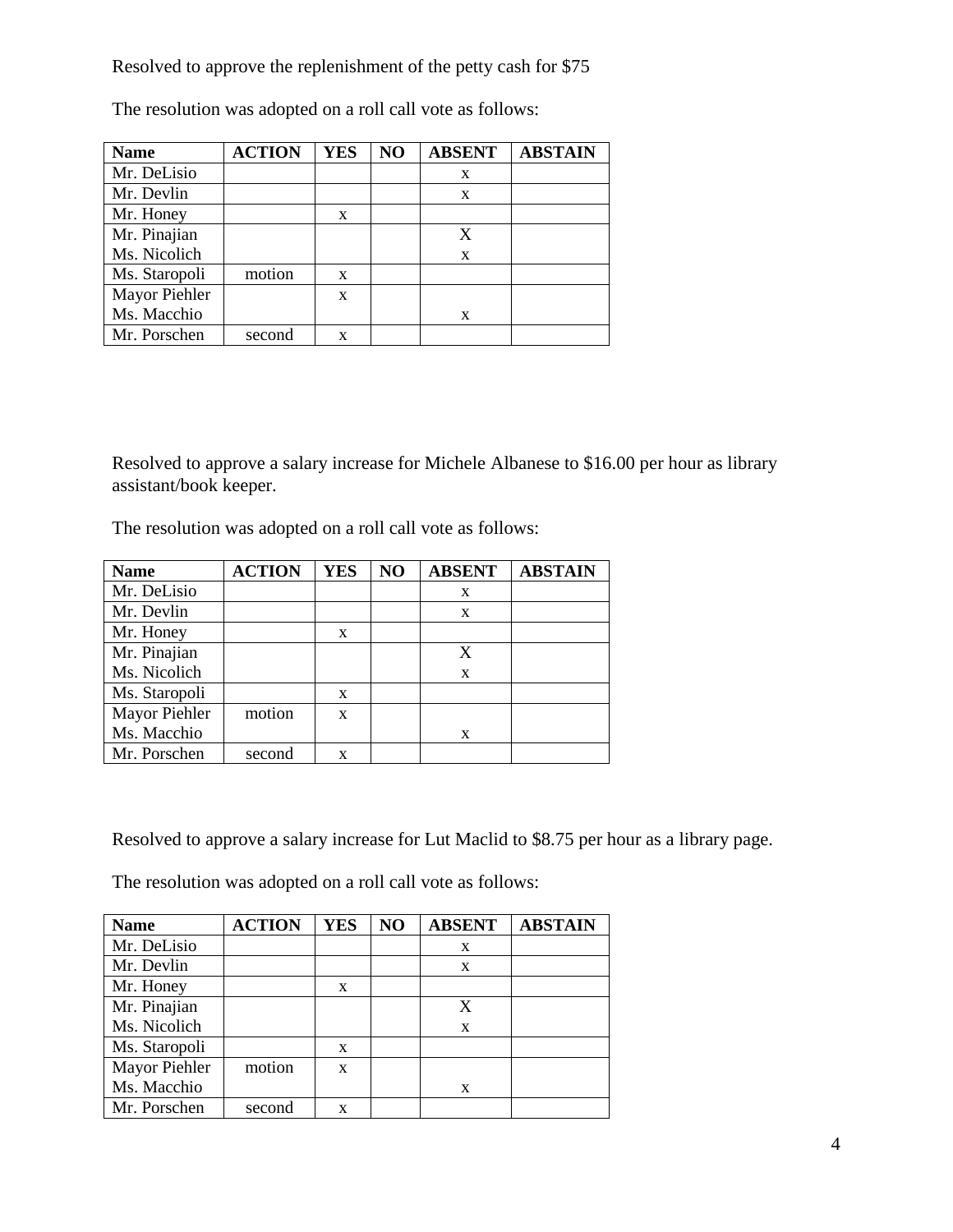Resolved to approve a salary increase for Michael Grgurev, Dianne Scott, and Jordan Girard to \$14.50 per hour as library assistants.

| <b>Name</b>   | <b>ACTION</b> | <b>YES</b> | NO | <b>ABSENT</b> | <b>ABSTAIN</b> |
|---------------|---------------|------------|----|---------------|----------------|
| Mr. DeLisio   |               |            |    | X             |                |
| Mr. Devlin    |               |            |    | X             |                |
| Mr. Honey     |               | X          |    |               |                |
| Mr. Pinajian  |               |            |    | X             |                |
| Ms. Nicolich  |               |            |    | X             |                |
| Ms. Staropoli |               | X          |    |               |                |
| Mayor Piehler | motion        | X          |    |               |                |
| Ms. Macchio   |               |            |    | X             |                |
| Mr. Porschen  | second        | x          |    |               |                |

The resolution was adopted on a roll call vote as follows:

Resolved to approve BILCO Electric for \$900 to update the electric panel in basement. The breakers are old and constantly popping.

The resolution was adopted on a roll call vote as follows:

| <b>Name</b>   | <b>ACTION</b> | <b>YES</b> | NO | <b>ABSENT</b> | <b>ABSTAIN</b> |
|---------------|---------------|------------|----|---------------|----------------|
| Mr. DeLisio   |               |            |    | X             |                |
| Mr. Devlin    |               |            |    | X             |                |
| Mr. Honey     |               | X          |    |               |                |
| Mr. Pinajian  |               |            |    | X             |                |
| Ms. Nicolich  |               |            |    | X             |                |
| Ms. Staropoli | motion        | X          |    |               |                |
| Mayor Piehler |               | X          |    |               |                |
| Ms. Macchio   |               |            |    | X             |                |
| Mr. Porschen  | second        | X          |    |               |                |

Resolved to approve the authorization of Tina Staropoli to sign checks for the Northvale Public Library along with James Honey and Ed Devlin. The library board wanted three signatures instead of four. A recommendation made by the auditor.

The resolution was adopted on a roll call vote as follows:

| <b>Name</b>   | <b>ACTION</b> | <b>YES</b>   | NO | <b>ABSENT</b> | <b>ABSTAIN</b> |
|---------------|---------------|--------------|----|---------------|----------------|
| Mr. DeLisio   |               |              |    | X             |                |
| Mr. Devlin    |               |              |    | X             |                |
| Mr. Honey     |               | $\mathbf{x}$ |    |               |                |
| Mr. Pinajian  |               |              |    | X             |                |
| Ms. Nicolich  |               |              |    | X             |                |
| Ms. Staropoli |               | X            |    |               |                |
| Mayor Piehler | motion        | X            |    |               |                |
| Ms. Macchio   |               |              |    | X             |                |
| Mr. Porschen  | second        | X            |    |               |                |